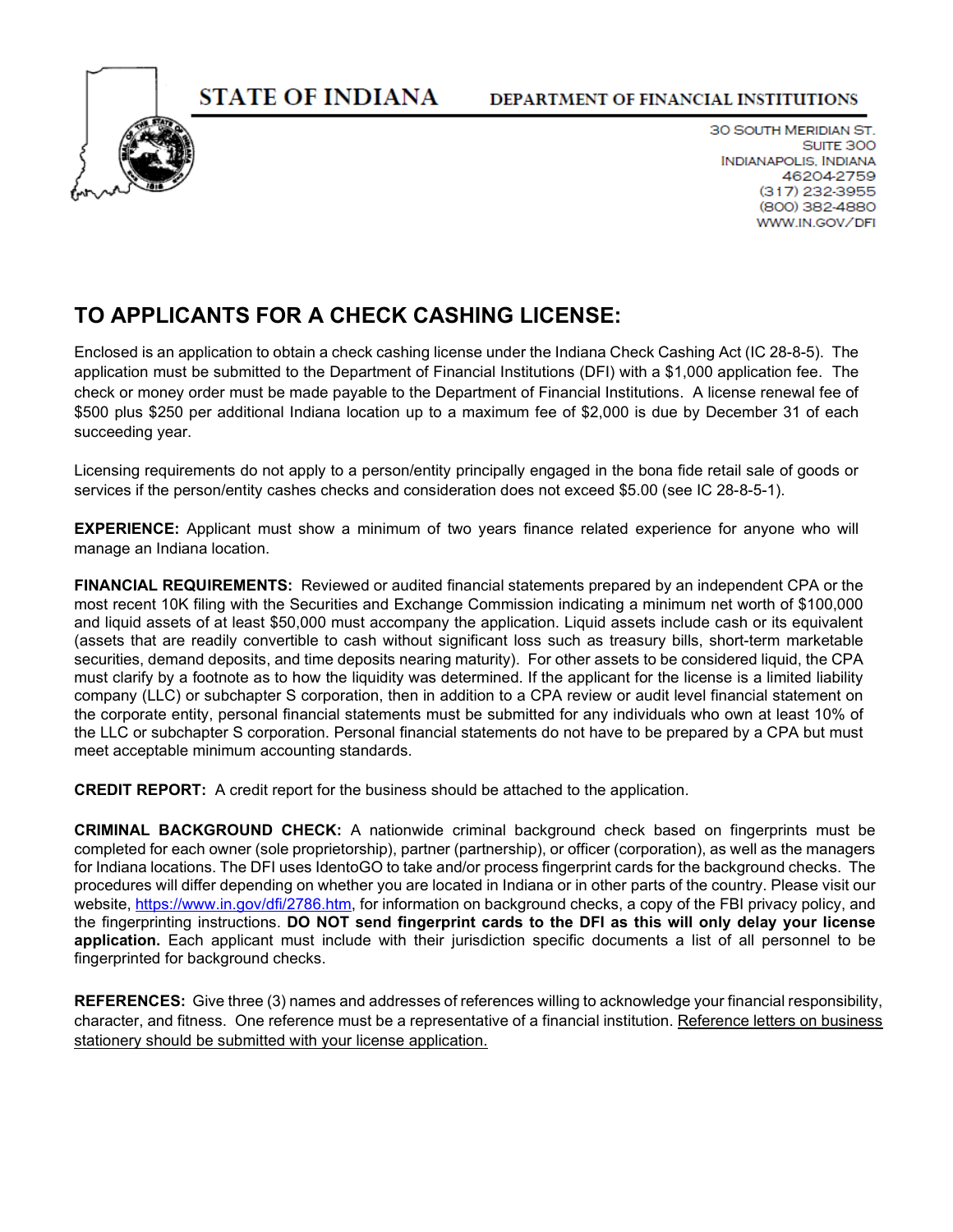**FINCEN INFORMATION:** If you are an existing money services business that cashes checks in other states and are filed with the Treasury Department / FinCEN, please provide a copy of your registration.

If you are a new money service business, please see:

[https://www.fincen.gov/form/bsa\\_forms/](https://www.fincen.gov/form/bsa_forms/) for US Treasury registration forms and information; <https://www.fdic.gov/regulations/laws/rules/8000-1400.html> for applicable statutes; <https://www.fincen.gov/> for information about FinCEN.

You must include a copy of your registration and confirmation with your application.

#### **PLEASE NOTE:**

If you plan to regularly engage in the business of advancing funds for checks cashed at a future date (commonly known as payday loans), you are required to obtain a small loan lending license from the DFI. If you make one (1) or more these transactions in a year, you are considered regularly engaged (see IC 24-4.5-7-102).

Indiana Check Cashing licenses are not transferable (see IC 28-8-5-13). Any change in control of a licensee must receive prior approval by the DFI under IC 28-8-5-13.1.

If you desire further information concerning specific licensing questions, please contact this office.

CONSUMER CREDIT DIVISION [dfilicensing@dfi.in.gov](mailto:dfilicensing@dfi.in.gov)  317-453-2566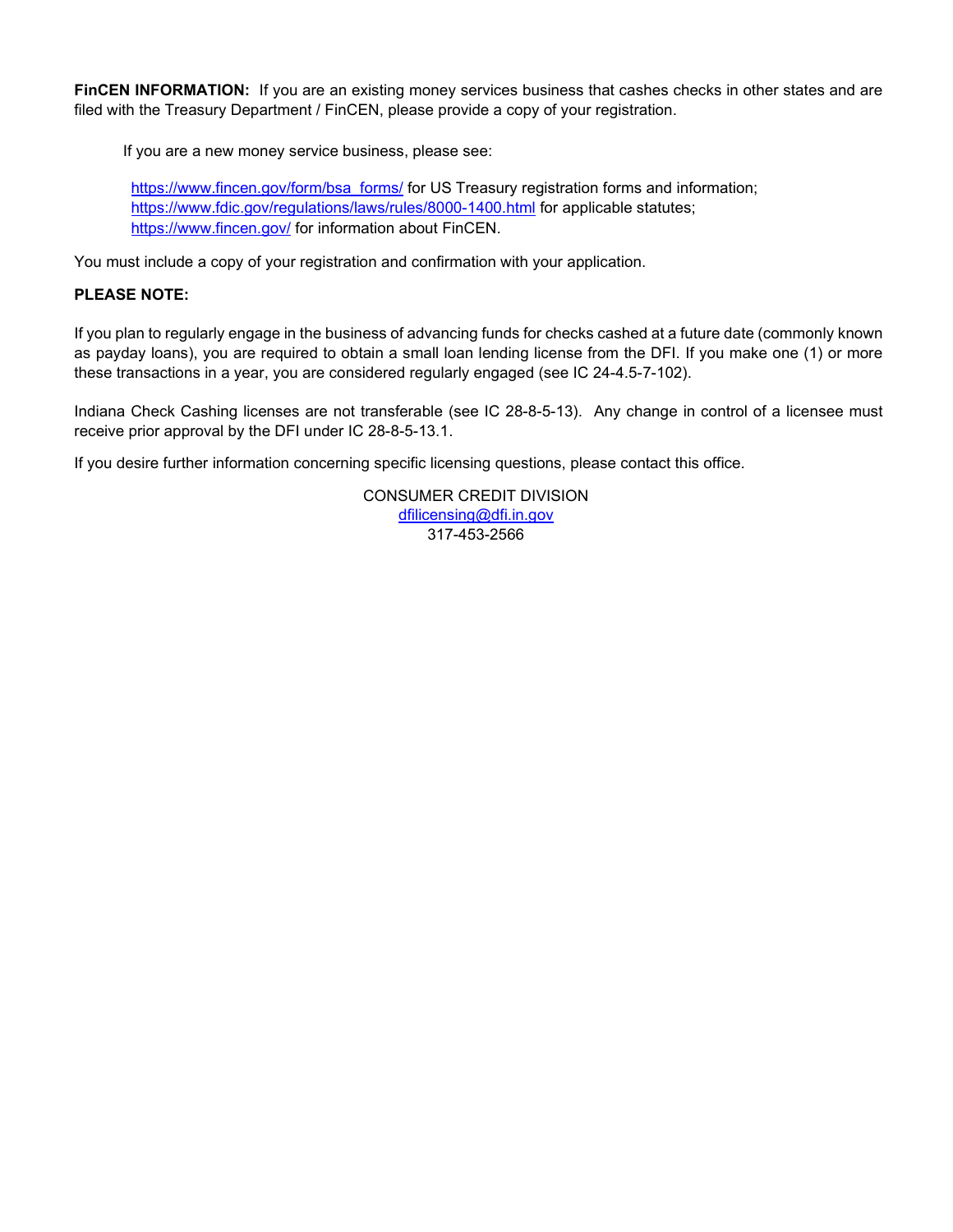

**CHECK CASHING LICENSE APPLICATION**  State Form 50289 (R4 / 2-21)

**State of Indiana DEPARTMENT OF FINANCIAL INSTITUTIONS** 30 South Meridian Street, Suite 300 Indianapolis, Indiana 46204

### **DFI OFFICE USE ONLY**

 Date Received *(month, day, year)* \_\_\_\_\_\_\_\_\_\_\_\_\_\_\_\_\_\_\_\_\_\_\_\_\_ LIC # \_\_\_\_\_\_\_\_\_\_\_\_\_ DFI ID # \_\_\_\_\_\_\_\_\_\_\_\_\_ \$\_\_\_\_\_\_\_\_\_\_\_\_

| TO BE COMPLETED BY ALL APPLICANTS                                                                                                                                                                                                                                         |                                                                           |                       |                  |  |
|---------------------------------------------------------------------------------------------------------------------------------------------------------------------------------------------------------------------------------------------------------------------------|---------------------------------------------------------------------------|-----------------------|------------------|--|
| Name of Check Cashing Business                                                                                                                                                                                                                                            |                                                                           |                       |                  |  |
| Address (number and street)                                                                                                                                                                                                                                               |                                                                           |                       |                  |  |
| City, State, and ZIP code                                                                                                                                                                                                                                                 |                                                                           | Telephone Number      | Fax Number       |  |
| Address (where correspondence is to be sent) (number and street)                                                                                                                                                                                                          |                                                                           |                       |                  |  |
| City, State, ZIP Code                                                                                                                                                                                                                                                     |                                                                           | <b>Contact Person</b> |                  |  |
| Telephone Number                                                                                                                                                                                                                                                          | Fax Number                                                                | <b>E-Mail Address</b> |                  |  |
|                                                                                                                                                                                                                                                                           | INDIVIDUALS (To be completed by those operating as sole proprietorships.) |                       |                  |  |
| Name                                                                                                                                                                                                                                                                      |                                                                           |                       |                  |  |
| Address (number and street)                                                                                                                                                                                                                                               |                                                                           |                       |                  |  |
| City, State, and ZIP code                                                                                                                                                                                                                                                 |                                                                           |                       | Telephone Number |  |
|                                                                                                                                                                                                                                                                           | PARTNERSHIPS (To be completed by those operating as Partnerships.)        |                       |                  |  |
| Name and residence address of each partner:                                                                                                                                                                                                                               |                                                                           |                       |                  |  |
| Name                                                                                                                                                                                                                                                                      |                                                                           |                       |                  |  |
| Address (number and street)                                                                                                                                                                                                                                               |                                                                           |                       |                  |  |
| City, State, and ZIP code                                                                                                                                                                                                                                                 |                                                                           | Telephone Number      |                  |  |
| Name                                                                                                                                                                                                                                                                      |                                                                           |                       |                  |  |
| Address (number and street)                                                                                                                                                                                                                                               |                                                                           |                       |                  |  |
| City, State, and ZIP code                                                                                                                                                                                                                                                 |                                                                           |                       | Telephone Number |  |
| Attach an additional sheet if necessary.                                                                                                                                                                                                                                  |                                                                           |                       |                  |  |
| <b>ASSUMED NAME</b>                                                                                                                                                                                                                                                       |                                                                           |                       |                  |  |
| If applicant operates under an assumed name, a certificate from the appropriate official showing compliance with the<br>provisions of the laws of the State of Indiana pertaining to conducting business under an assumed name is to be included with<br>the application. |                                                                           |                       |                  |  |
| <b>Assumed Name</b>                                                                                                                                                                                                                                                       |                                                                           |                       |                  |  |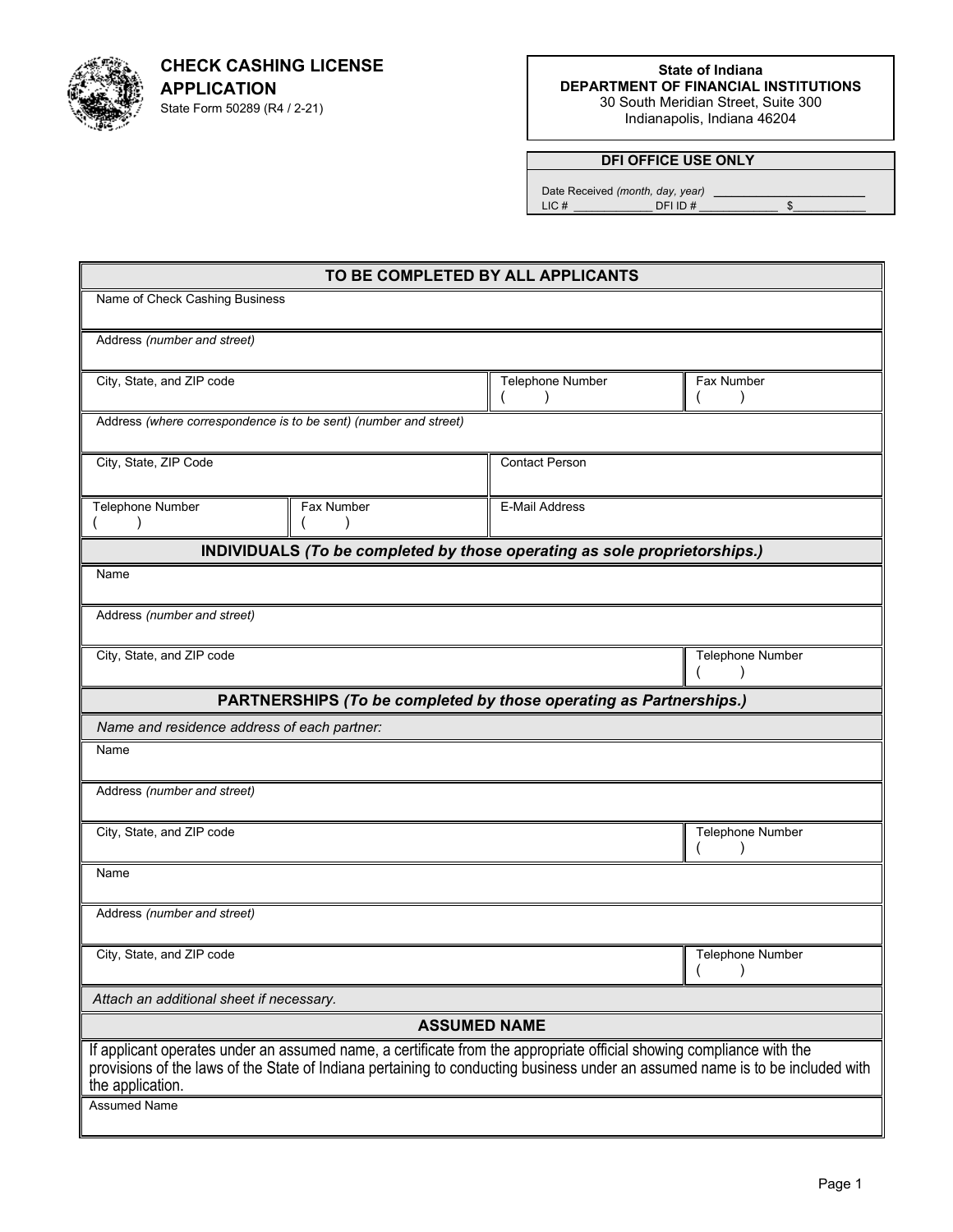| <b>CORPORATIONS / LIMITED LIABILITY COMPANIES</b><br>(To be completed by those operating as a Corporation / LLC.)                                             |              |                                                         |  |
|---------------------------------------------------------------------------------------------------------------------------------------------------------------|--------------|---------------------------------------------------------|--|
| Name of Corporation / LLC                                                                                                                                     |              |                                                         |  |
| Address (number and street)                                                                                                                                   |              |                                                         |  |
| City, State, and ZIP code                                                                                                                                     |              | Telephone Number                                        |  |
| Corporation / Company Organized Under the Laws of What State                                                                                                  |              | Date of Incorporation / Organization (month, day, year) |  |
| LIST OFFICERS, DIRECTORS, OR MEMBERS OF THE CORPORATION OR<br>LLC MEMBERS AND DIRECTORS WITH TITLE AND RESIDENCE ADDRESS.                                     |              |                                                         |  |
| Name of Officer/Director/Member                                                                                                                               | Title        |                                                         |  |
| Address (number and street)                                                                                                                                   |              |                                                         |  |
| City, State, and ZIP code                                                                                                                                     |              | Telephone Number                                        |  |
| Name of Officer/Director/Member                                                                                                                               | <b>Title</b> |                                                         |  |
| Address (number and street)                                                                                                                                   |              |                                                         |  |
| City, State, and ZIP code                                                                                                                                     |              | Telephone Number                                        |  |
| Name of Officer/Director/Member                                                                                                                               | Title        |                                                         |  |
| Address (number and street)                                                                                                                                   |              |                                                         |  |
| City, State, and ZIP code                                                                                                                                     |              | Telephone Number                                        |  |
| Attach an additional sheet if necessary.                                                                                                                      |              |                                                         |  |
| IF A CORPORATION OR LLC, LIST ALL PERSONS OR ENTITIES OWNING 10% OR MORE OF THE COMPANY. FOR ENTITIES MEETING THIS TEST, LIST THE PERSONS OWNING THAT ENTITY. |              |                                                         |  |
| Name of Officer/Director/Member                                                                                                                               | Title        |                                                         |  |
| Address (number and street)                                                                                                                                   |              |                                                         |  |
| City, State, and ZIP code                                                                                                                                     |              | Telephone Number                                        |  |
| Name of Officer/Director/Member                                                                                                                               | Title        |                                                         |  |
| Address (number and street)                                                                                                                                   |              |                                                         |  |
| City, State, and ZIP code                                                                                                                                     |              | Telephone Number                                        |  |
| Name of Officer/Director/Member                                                                                                                               | Title        |                                                         |  |
| Address (number and street)                                                                                                                                   |              |                                                         |  |
| City, State, and ZIP code                                                                                                                                     |              | Telephone Number                                        |  |
| Attach an additional sheet if necessary.                                                                                                                      |              |                                                         |  |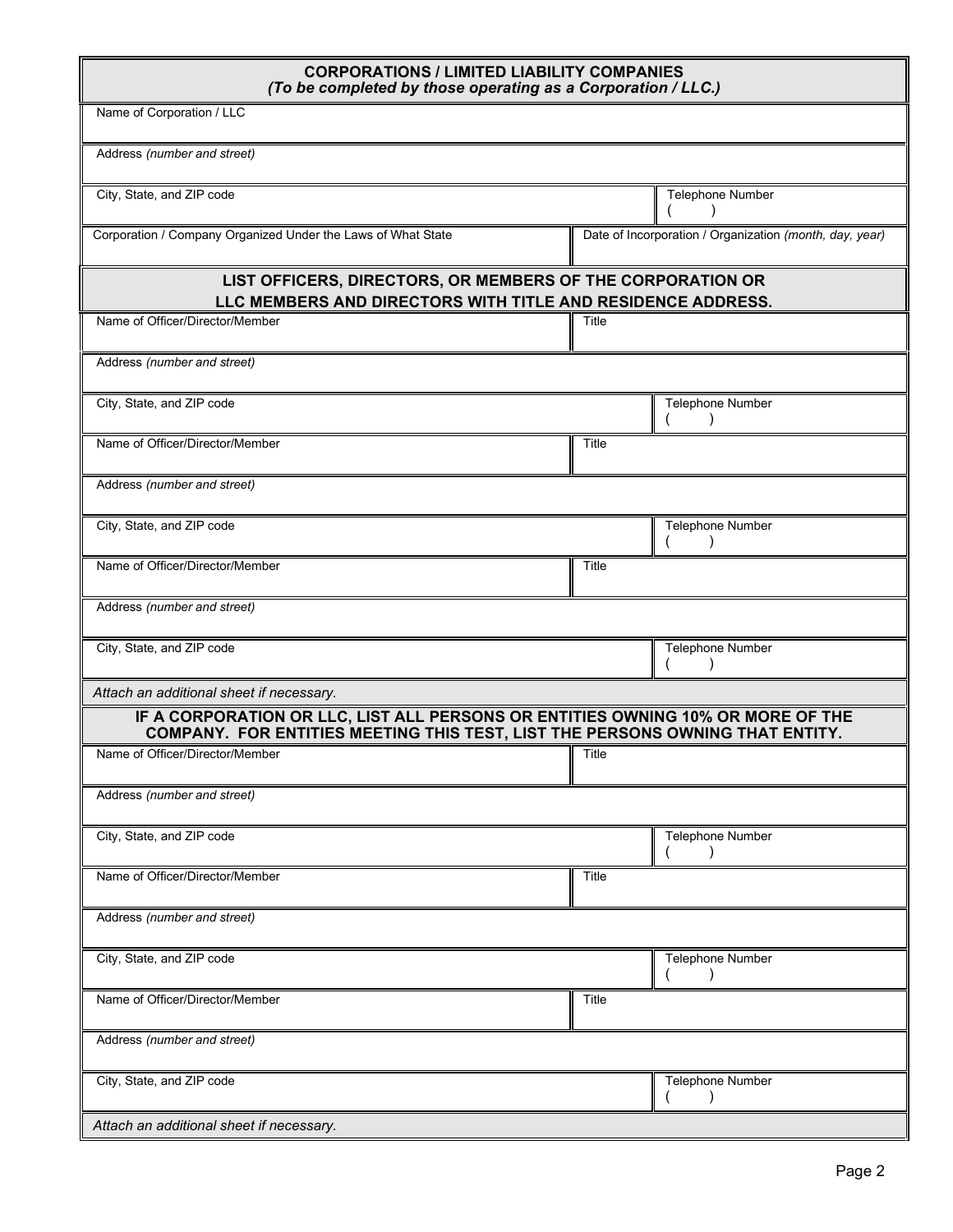| <b>REFERENCES</b>                                                                                                                                                                                                                                                           |       |                                                |  |
|-----------------------------------------------------------------------------------------------------------------------------------------------------------------------------------------------------------------------------------------------------------------------------|-------|------------------------------------------------|--|
| Give three (3) names and addresses of references as to your "financial responsibility, character, and fitness." One shall be a<br>representative of a financial institution. Reference letters on business stationery should be submitted with your license<br>application. |       |                                                |  |
| Name of Individual                                                                                                                                                                                                                                                          | Title |                                                |  |
| Address (number and street)                                                                                                                                                                                                                                                 |       |                                                |  |
| City, State, and ZIP code                                                                                                                                                                                                                                                   |       | Telephone Number                               |  |
| Name of Individual                                                                                                                                                                                                                                                          | Title |                                                |  |
| Address (number and street)                                                                                                                                                                                                                                                 |       |                                                |  |
| City, State, and ZIP code                                                                                                                                                                                                                                                   |       | Telephone Number                               |  |
| Name of Individual                                                                                                                                                                                                                                                          | Title |                                                |  |
| Address (number and street)                                                                                                                                                                                                                                                 |       |                                                |  |
| City, State, and ZIP code                                                                                                                                                                                                                                                   |       | Telephone Number<br>-1                         |  |
| <b>INDIANA BRANCH INFORMATION</b>                                                                                                                                                                                                                                           |       |                                                |  |
| Number of Branches<br>Address of each Indiana branch location                                                                                                                                                                                                               |       | Total Number of Branches (List details below.) |  |
| Address (number and street)                                                                                                                                                                                                                                                 |       |                                                |  |
| City, State, and ZIP code                                                                                                                                                                                                                                                   |       | Telephone Number                               |  |
| Address (number and street)                                                                                                                                                                                                                                                 |       |                                                |  |
| City, State, and ZIP code                                                                                                                                                                                                                                                   |       | Telephone Number                               |  |
| Address (number and street)                                                                                                                                                                                                                                                 |       |                                                |  |
| City, State, and ZIP code                                                                                                                                                                                                                                                   |       | Telephone Number                               |  |
| Address (number and street)                                                                                                                                                                                                                                                 |       |                                                |  |
| City, State, and ZIP code                                                                                                                                                                                                                                                   |       | <b>Telephone Number</b><br>$\lambda$           |  |
| Address (number and street)                                                                                                                                                                                                                                                 |       |                                                |  |
| City, State, and ZIP code                                                                                                                                                                                                                                                   |       | Telephone Number                               |  |
| Address (number and street)                                                                                                                                                                                                                                                 |       |                                                |  |
| City, State, and ZIP code                                                                                                                                                                                                                                                   |       | <b>Telephone Number</b>                        |  |
| Address (number and street)                                                                                                                                                                                                                                                 |       |                                                |  |
| City, State, and ZIP code<br>Telephone Number                                                                                                                                                                                                                               |       |                                                |  |
| Attach an additional sheet if necessary.                                                                                                                                                                                                                                    |       |                                                |  |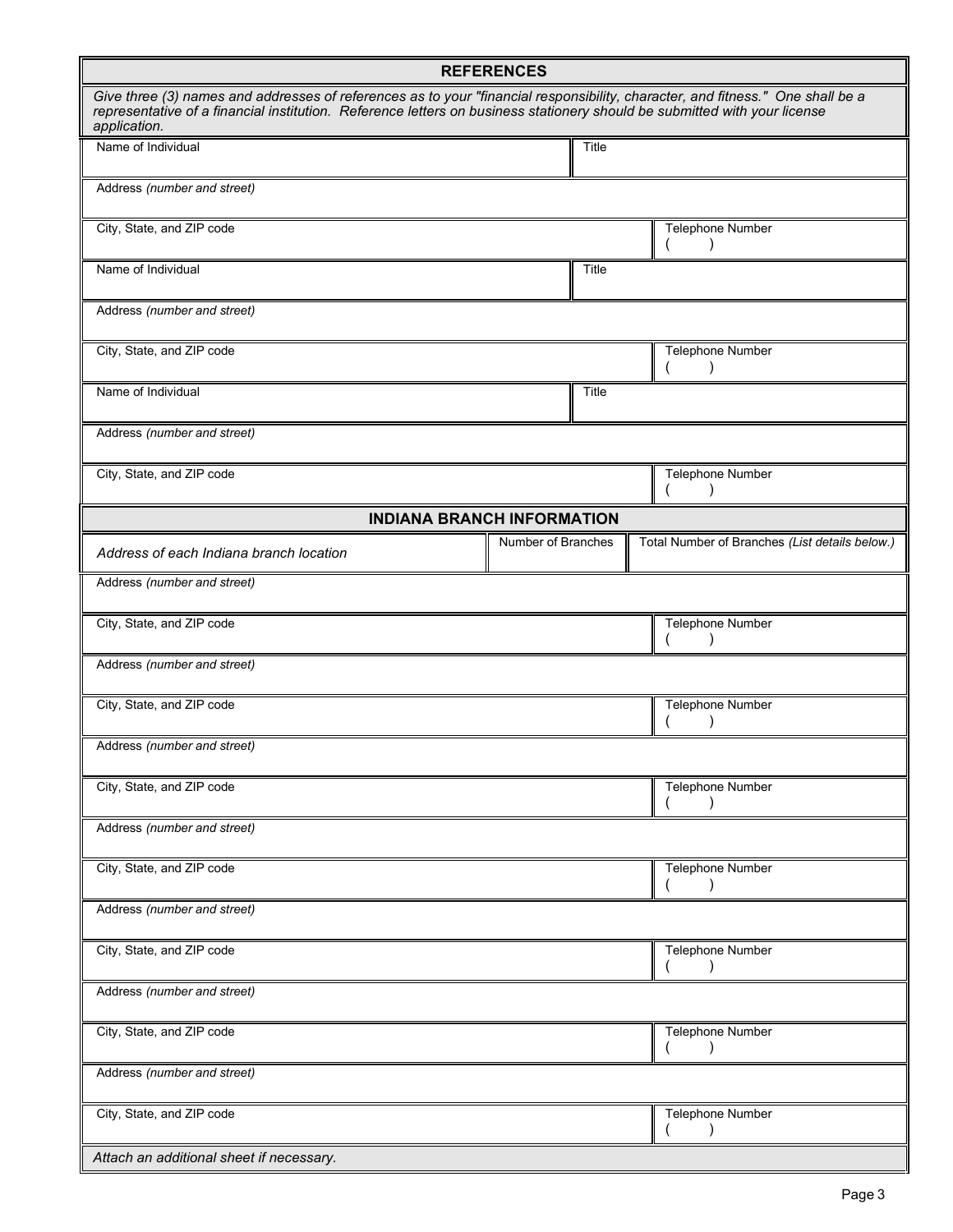|                                                                                                                                                                                                                                                                             | <b>GENERAL INFORMATION</b>                                                                                                                                                                                                                                                                                                                                                                                                                                                             |  |  |
|-----------------------------------------------------------------------------------------------------------------------------------------------------------------------------------------------------------------------------------------------------------------------------|----------------------------------------------------------------------------------------------------------------------------------------------------------------------------------------------------------------------------------------------------------------------------------------------------------------------------------------------------------------------------------------------------------------------------------------------------------------------------------------|--|--|
| 1.                                                                                                                                                                                                                                                                          | If a Corporation or LLC, attach a copy of your certificate of authority from the Indiana Secretary of State.                                                                                                                                                                                                                                                                                                                                                                           |  |  |
|                                                                                                                                                                                                                                                                             | 2. Attach a description of your business history, business plan, and any other transactions that will be conducted at your check<br>cashing location/s. Include a description of any money order sales that you plan to make, if applicable.                                                                                                                                                                                                                                           |  |  |
| 3.                                                                                                                                                                                                                                                                          | Give the amount of fee or schedule of fees you propose to impose for your check cashing services.                                                                                                                                                                                                                                                                                                                                                                                      |  |  |
| 4.                                                                                                                                                                                                                                                                          | List other states where the applicant or any affiliated company operates as, or did operate as, or is licensed or regulated as,<br>or was licensed or registered as, a lender, loan broker, or other financial services provider under state or federal regulatory<br>authority. Provide the same information for owners and officers of the applicant. Provide the names of all state and federal<br>regulatory agencies, contact person, contact information, and the date licensed. |  |  |
|                                                                                                                                                                                                                                                                             | 5. Has the applicant, any affiliated company, or any company associated with the owners or officers of the applicant had a<br>license or registration cancelled, suspended, or revoked in any state or been subject to a state or federal enforcement or<br>administrative order, including but not limited to informal resolutions, memorandums of understanding, cease and desist<br>orders? $\Box$ Yes $\Box$ No If Yes, give full details.                                         |  |  |
| Have you read the Check Cashing Act, found at Indiana Code 28-8-5, in its entirety? $\Box$ Yes $\Box$ No<br>6.                                                                                                                                                              |                                                                                                                                                                                                                                                                                                                                                                                                                                                                                        |  |  |
| 7.                                                                                                                                                                                                                                                                          | In particular, have you reviewed Sections 16, 17, and 18 of the Act? $\Box$ Yes $\Box$ No                                                                                                                                                                                                                                                                                                                                                                                              |  |  |
| 8.                                                                                                                                                                                                                                                                          | Do you agree to keep ample and adequate records to disclose the true status of your business under the Check Cashing<br>Act, and will such records be made available for examination? $\Box$ Yes $\Box$ No                                                                                                                                                                                                                                                                             |  |  |
|                                                                                                                                                                                                                                                                             | Give details on the software used for record keeping:                                                                                                                                                                                                                                                                                                                                                                                                                                  |  |  |
| 9.                                                                                                                                                                                                                                                                          | Include a complete history and full details of any material litigation and/or criminal convictions for five (5) years preceding<br>date of application for any owner, partner, corporate officer, limited liability member, or branch manager. Attach an<br>additional sheet if necessary. If none, please affirm as "N/A."                                                                                                                                                            |  |  |
| 10. Give the name of the person who will be managing the check cashing business.<br>Applicant managing any Indiana location must demonstrate a minimum of two (2) years' financial related experience.                                                                      |                                                                                                                                                                                                                                                                                                                                                                                                                                                                                        |  |  |
|                                                                                                                                                                                                                                                                             | Attach a business resume for the manager and all officers.                                                                                                                                                                                                                                                                                                                                                                                                                             |  |  |
| ATTACH CPA prepared reviewed or audited Financial Statements or most recent 10K filing with the<br>Securities and Exchange Commission indicating a minimum net worth of at least \$100,000 available for<br>operating the business with liquid assets of at least \$50,000. |                                                                                                                                                                                                                                                                                                                                                                                                                                                                                        |  |  |
| <b>ACKNOWLEDGMENT</b>                                                                                                                                                                                                                                                       |                                                                                                                                                                                                                                                                                                                                                                                                                                                                                        |  |  |
| The applicant executed this application on<br>and acknowledges that all statements made herein<br>and supporting schedules, to the best of my/our knowledge and belief, are true and is a true and complete statement in<br>accordance with the law.                        |                                                                                                                                                                                                                                                                                                                                                                                                                                                                                        |  |  |
| IF A CORPORATION / LLC, PRESIDENT AND ONE OFFICER MUST SIGN; IF A PARTNERSHIP, ALL PARTNERS MUST<br>SIGN; IF SOLE PROPRIETORSHIP, OWNER MUST SIGN. ATTACH AN ADDITIONAL SHEET IF NECESSARY.                                                                                 |                                                                                                                                                                                                                                                                                                                                                                                                                                                                                        |  |  |
| By:                                                                                                                                                                                                                                                                         | Title                                                                                                                                                                                                                                                                                                                                                                                                                                                                                  |  |  |
| By:                                                                                                                                                                                                                                                                         | Title                                                                                                                                                                                                                                                                                                                                                                                                                                                                                  |  |  |
| Title<br>By:                                                                                                                                                                                                                                                                |                                                                                                                                                                                                                                                                                                                                                                                                                                                                                        |  |  |
|                                                                                                                                                                                                                                                                             |                                                                                                                                                                                                                                                                                                                                                                                                                                                                                        |  |  |

#### Page 4